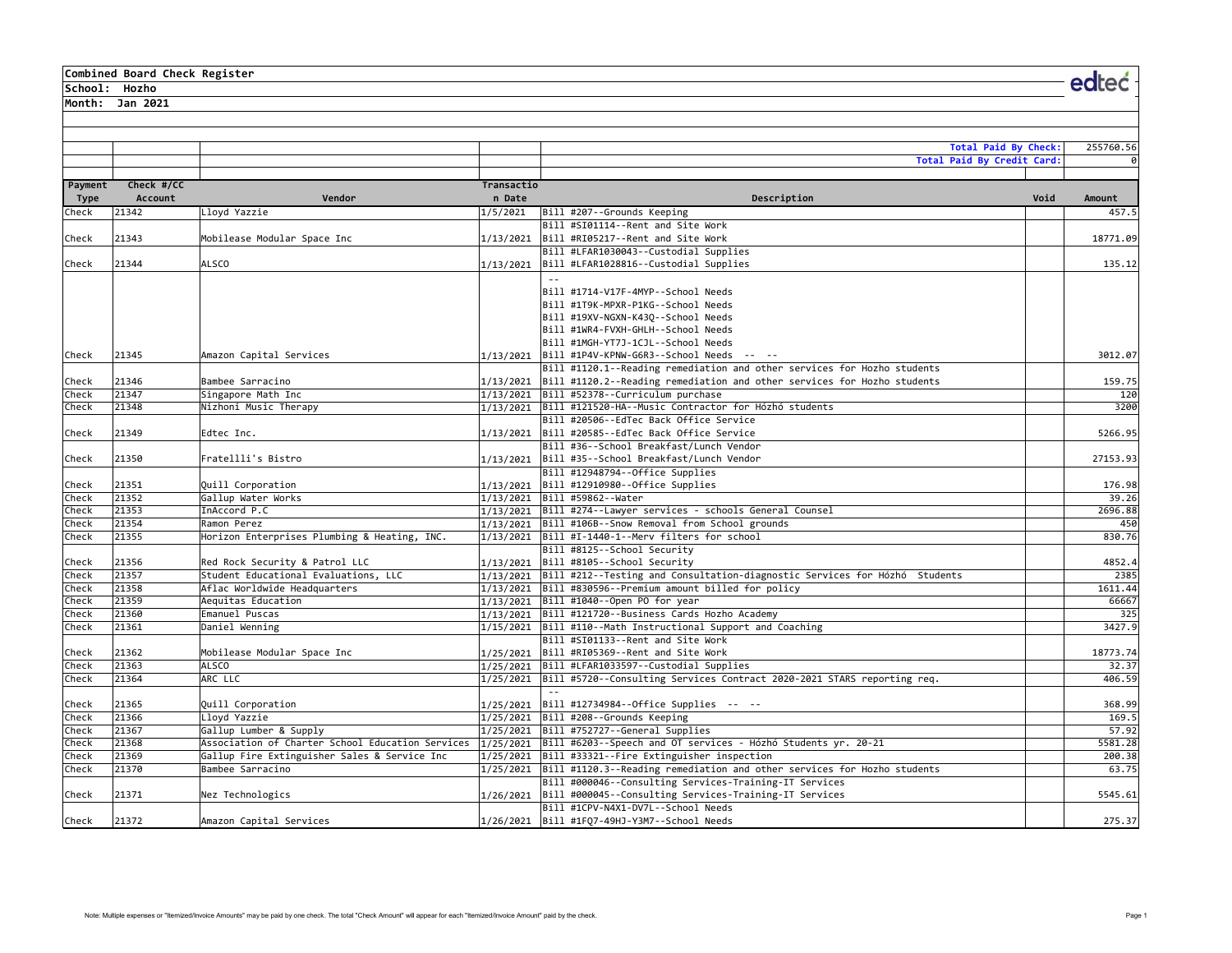| Payment     | Check #/CC   |                                                  | Transactio |                                                                              |      |          |
|-------------|--------------|--------------------------------------------------|------------|------------------------------------------------------------------------------|------|----------|
| <b>Type</b> | Account      | Vendor                                           | n Date     | Description                                                                  | Void | Amount   |
|             |              |                                                  |            | Bill #13621258--Office Supplies                                              |      |          |
|             |              |                                                  |            | Bill #13570314--Office Supplies                                              |      |          |
|             |              |                                                  |            | Bill #13564091--Office Supplies                                              |      |          |
|             |              |                                                  |            | Bill #13658496--Office Supplies                                              |      |          |
| Check       | 21373        | <b>Quill Corporation</b>                         | 1/26/2021  | Bill #13667851--Office Supplies                                              |      | 541.22   |
| Check       | 21374        | Amanda Tanner                                    |            | 1/26/2021 Bill #9--Group Therapy Counselor                                   |      | 142.5    |
| Check       | 21375        | Dallago Corporation                              |            | 1/26/2021 Bill #83469--Heater repair in Multipurpose room                    |      | 216.62   |
| Check       | 21376        | Ruth Marie Wheeldon                              |            | 1/26/2021 Bill #100--Contractor Staff Support                                |      | 60       |
| Check       | 21377        | Xerox Corporation                                |            | 1/26/2021 Bill #012302790--Monthly Service Fee                               |      | 520.49   |
| Check       | 21378        | Ramon Perez                                      |            | 1/26/2021 Bill #107--Snow Removal from School grounds                        |      | 150      |
| Check       | 21379        | Red Rock Security & Patrol LLC                   |            | 1/26/2021 Bill #8143--School Security                                        |      | 2426.2   |
| Check       | 21380        | Classical Academic Press                         |            | 1/28/2021 Bill #20203786--Curriculum purchase                                |      | 957.6    |
| Check       | 21381        | Association of Charter School Education Services |            | 1/28/2021 Bill #6105--Speech and OT services - Hózhó Students yr. 20-21      |      | 5215.72  |
| Check       | 21382        | Juliane Hillock                                  |            | $1/28/2021$ Bill #010821--Supplies purchased for Hozho Activities fundraiser |      | 385.01   |
| Check       | 21383        | Daniel Wenning                                   |            | $1/29/2021$ Bill #111--Math Instructional Support and Coaching               |      | 3085.11  |
| Check       | DB010421     | Century Link                                     | 1/4/2021   | DB010421 - Century Link                                                      |      | 484.02   |
| Check       | DB010421 - 1 | City of Gallup (1299)                            | 1/4/2021   | DB010421 - 1- City of Gallup                                                 |      | 447.51   |
| Check       | DB010421 - 2 | City of Gallup (1299)                            | 1/4/2021   | DB010421 - 2 - City of Gallup                                                |      | 328.03   |
| Check       | DB010421 - 3 | City of Gallup (1299)                            | 1/4/2021   | DB010421 - 3 - City of Gallup                                                |      | 108.76   |
| Check       | DB010421 - 4 | City of Gallup (1299)                            | 1/4/2021   | DB010421 - 4 - City of Gallup                                                |      | 95.54    |
| Check       | DB010421 - 5 | City of Gallup (1299)                            | 1/4/2021   | DB010421 - 5 - City of Gallup                                                |      | 16.24    |
| Check       | DB010421 - 6 | City of Gallup (1299)                            | 1/4/2021   | DB010421 - 6 - City of Gallup                                                |      | 16.24    |
| Check       | DB010521     | <b>NMPSIA</b>                                    | 1/5/2021   | DB010521 - NMPSIA                                                            |      | 24099    |
| Check       | DB010521 - 1 | NM Gas Company                                   | 1/5/2021   | DB010521 - 1 - NM Gas                                                        |      | 121.12   |
| Check       | DB010621     | City of Gallup (1299)                            | 1/6/2021   | DB010621 - City of Gallup                                                    |      | 1263.29  |
| Check       | DB010621 - 1 | City of Gallup (1299)                            | 1/6/2021   | DB010621 - 1 - City of Gallup                                                |      | 773.08   |
| Check       | DB011121     | City of Gallup (1299)                            | 1/11/2021  | DB011121 - City of Gallup                                                    |      | 1533.27  |
| Check       | DB011121 - 1 | City of Gallup (1299)                            |            | $1/11/2021$ DB011121 - 1 - City of Gallup                                    |      | 1037.9   |
| Check       | DB011221     | <b>NMERB</b>                                     |            | 1/12/2021 DB011221- NMERB                                                    |      | 38521.56 |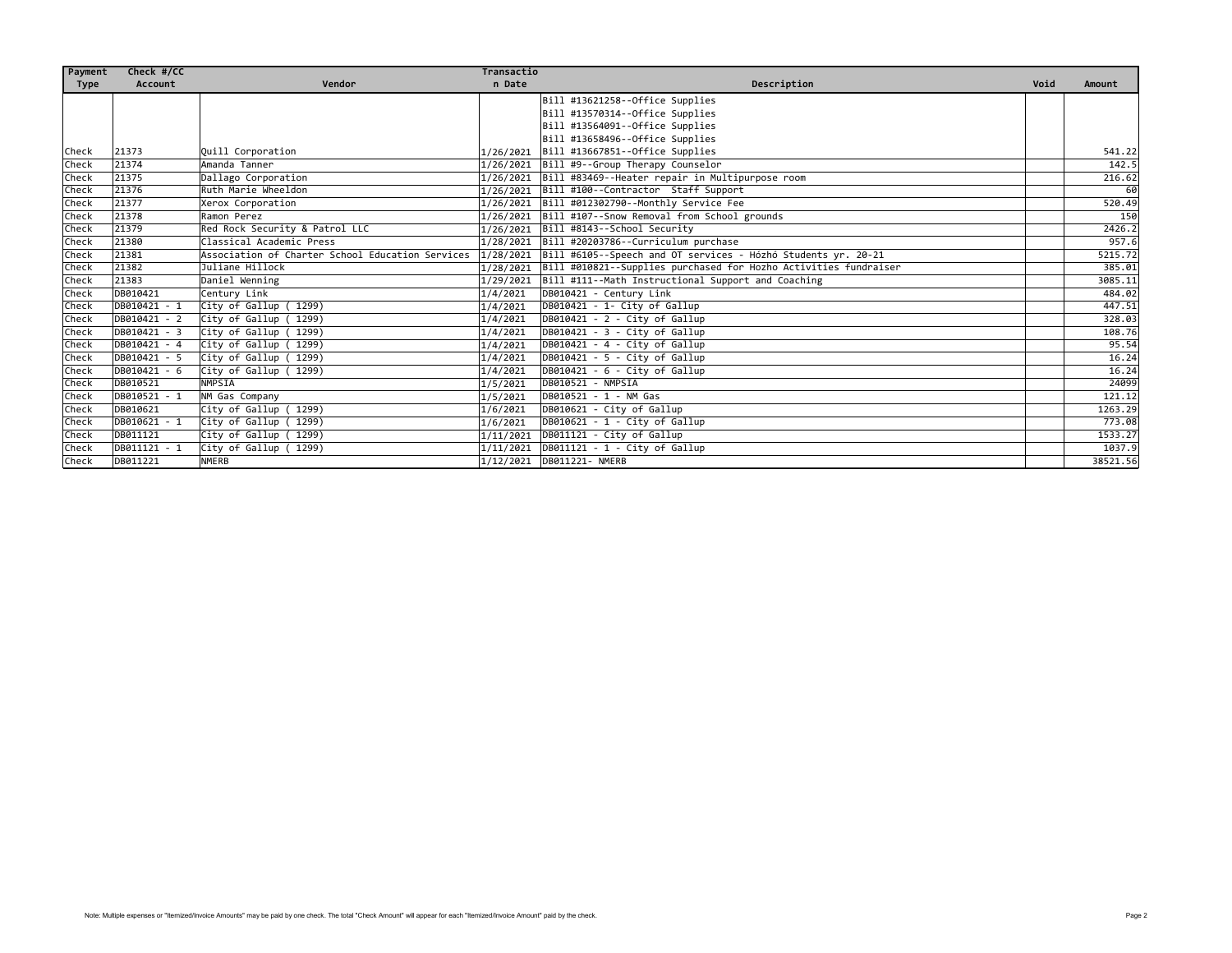# **Combined Board Check Register**

### **School: Hozho**

**Month: Feb 2021**

|                     |                                     |                                                            |                                   | Total Paid By Check: \$                                                                                        |                         | 251,584.97    |
|---------------------|-------------------------------------|------------------------------------------------------------|-----------------------------------|----------------------------------------------------------------------------------------------------------------|-------------------------|---------------|
|                     |                                     |                                                            |                                   | <b>Total Paid By Credit Card: \$</b>                                                                           |                         |               |
| <b>Payment Type</b> | <b>Check #/CC</b><br><b>Account</b> | <b>Vendor</b>                                              | <b>Transaction</b><br><b>Date</b> | <b>Description</b>                                                                                             | <b>Void</b>             | <b>Amount</b> |
| Check               | 21384                               | <b>ALSCO</b>                                               | 2/1/2021                          | Bill #LFAR1035512--Custodial Supplies<br>Bill #LFAR1035426--Custodial Supplies                                 | \$                      | 235.35        |
| Check               | 21385                               | Nizhoni Music Therapy                                      | 2/1/2021                          | Bill #HA-012921--Music Contractor for Hózhó students                                                           | \$                      | 2,450.00      |
| Check               | 21386                               | Singapore Math Inc                                         | 2/1/2021                          | Bill #403005--D. Wenning/ D. Berg curriculum purchase                                                          | \$                      | 1,978.00      |
| Check               | 21387                               | Ruth Marie Wheeldon                                        | 2/1/2021                          | Bill #101A--Contractor Staff Support                                                                           | \$                      | 90.00         |
| Check               | 21388                               | <b>Amazon Capital Services</b>                             | 2/1/2021                          | Bill #1YGC-PMGP-MXDY--School Needs                                                                             | \$                      | 44.95         |
| Check               | 21389                               | <b>Butler's Office Supply</b>                              | 2/1/2021                          | Bill #033888--School Needs / supplies for teacher's-<br>students                                               | \$                      | 32.26         |
| <b>Check</b>        | 21390                               | Edtec Inc.                                                 | 2/10/2021                         | Bill #20733--UPS Postage Charge<br>Bill #20809--EdTec Back Office Service                                      | \$                      | 5,291.67      |
| <b>Check</b>        | 21391                               | Red Rock Security & Patrol<br><b>LLC</b>                   | 2/10/2021                         | Bill #8166--School Security                                                                                    | \$                      | 2,426.20      |
| Check               | 21392                               | Amanda Tanner                                              | 2/10/2021                         | Bill #9A--Group Therapy Counselor                                                                              | \$                      | 195.00        |
| <b>Check</b>        | 21393                               | <b>Amazon Capital Services</b>                             | 2/10/2021                         | Bill #1LHY-7H1V-6QY7--School Needs<br>Bill #1YQG-PR49-6M4Q--School Needs<br>Bill #1GRX-MN4F-C3TP--School Needs | \$                      | 1,190.81      |
| <b>Check</b>        | 21394                               | <b>Ruth Marie Wheeldon</b>                                 | 2/10/2021                         | Bill #102--Contractor Staff Support                                                                            | \$                      | 150.00        |
| Check               | 21395                               | Ramon Perez                                                | 2/10/2021                         | Bill #108--Snow Removal from School grounds                                                                    | $\overline{\mathbf{s}}$ | 900.00        |
| Check               | 21396                               | Aflac Worldwide<br>Headquarters                            | 2/10/2021                         | Bill #240512--Premium amount billed for policy                                                                 | \$                      | 1,611.44      |
| Check               | 21397                               | <b>Fratellli's Bistro</b>                                  | 2/10/2021                         | Bill #37--School Breakfast/Lunch Vendor                                                                        | $\mathfrak{S}$          | 6,028.67      |
| Check               | 21398                               | <b>Aequitas Education</b>                                  | 2/10/2021                         | Bill #1041--Open PO for year                                                                                   | \$                      | 66,667.00     |
| <b>Check</b>        | 21399                               | <b>Student Educational</b><br>Evaluations, LLC             | 2/10/2021                         | Bill #301--Testing and Consultation-diagnostic Services<br>for Hózhó Students                                  | \$                      | 4,090.00      |
| Check               | 21400                               | Association of Charter<br><b>School Education Services</b> | 2/10/2021                         | Bill #6303--Speech and OT services - Hózhó Students<br>yr. 20-21                                               | \$                      | 6,589.38      |
| Check               | 21401                               | InAccord P.C                                               | 2/10/2021                         | Bill #284--Lawyer services - schools General Counsel                                                           | \$                      | 2,696.88      |
| Check               | 21402                               | Daniel Wenning                                             | 2/12/2021                         | Bill #112--Math Instructional Support and Coaching                                                             | $\overline{\mathbf{e}}$ | 3,427.90      |
| Check               | 21403                               | <b>Bambee Sarracino</b>                                    | 2/17/2021                         | Bill #1120.4--Reading remediation and other services<br>for Hozho students                                     | \$                      | 133.50        |
| Check               | 21404                               | Kajeet, Inc.                                               | 2/17/2021                         | Bill #INV16446--Distance Learning Hot Spots                                                                    | \$                      | 3,316.88      |

edteć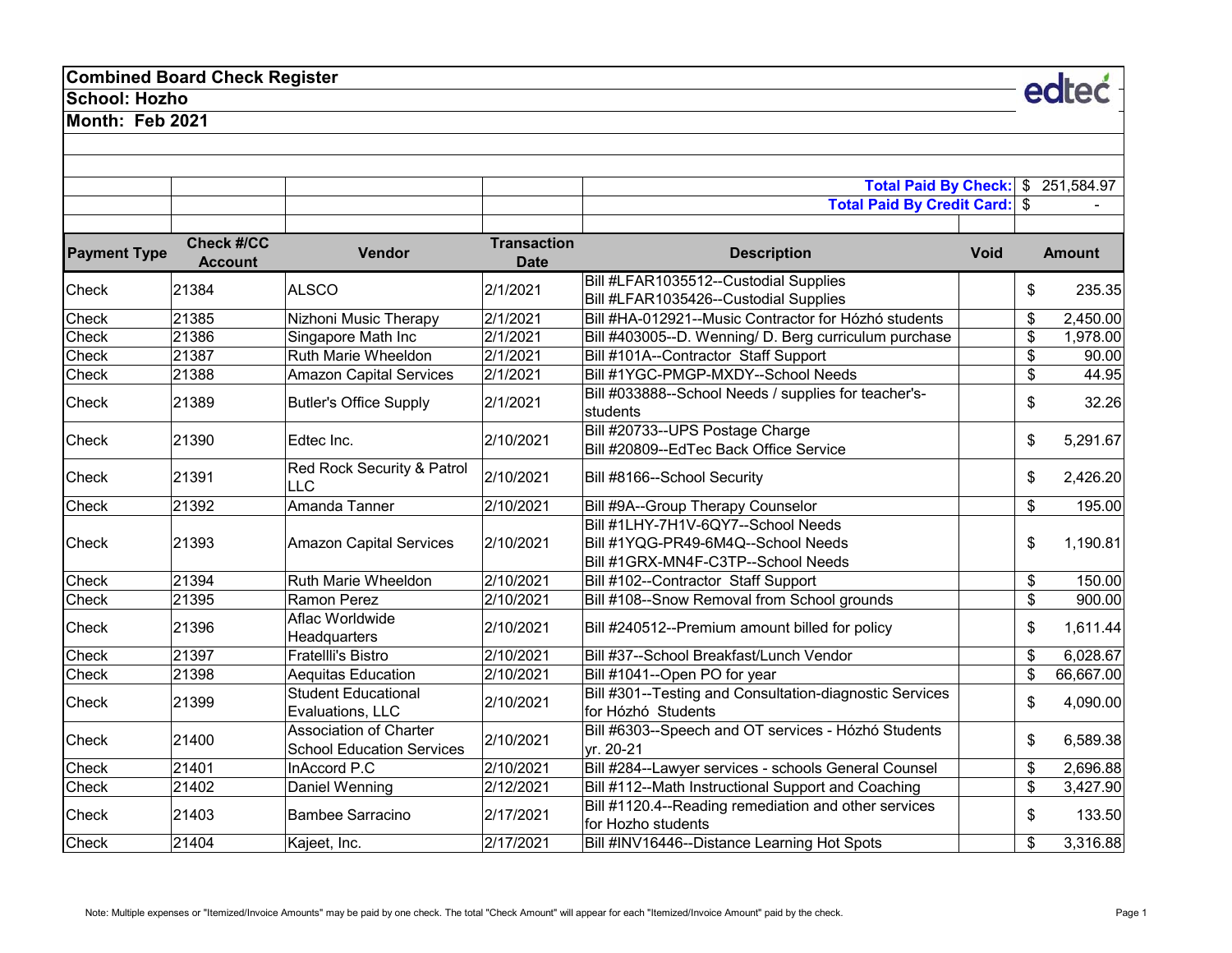| <b>Payment Type</b> | <b>Check #/CC</b><br><b>Account</b> | Vendor                                                      | <b>Transaction</b><br><b>Date</b> | <b>Description</b><br><b>Void</b>                                                                                                                             |                                  | <b>Amount</b> |
|---------------------|-------------------------------------|-------------------------------------------------------------|-----------------------------------|---------------------------------------------------------------------------------------------------------------------------------------------------------------|----------------------------------|---------------|
| Check               | 21405                               | <b>Amazon Capital Services</b>                              | 2/17/2021                         | Bill #1NX3-7XKW-HFRM--School Needs<br>Bill #14JG-RFVD-69PX--School Needs<br>Bill #1DR1-QQPY-C7TG--Dell Inspiron 15 3000 15.6"<br>HD LED-Backlit Screen Laptop | \$                               | 3,037.60      |
| Check               | 21406                               | <b>Xerox Corporation</b>                                    | 2/17/2021                         | Bill #012551724--Monthly Service Fee                                                                                                                          | \$                               | 716.29        |
| Check               | 21407                               | <b>Gallup Water Works</b>                                   | 2/17/2021                         | Bill #60015--Water                                                                                                                                            | \$                               | 78.53         |
| Check               | 21408                               | Ruth Marie Wheeldon                                         | 2/17/2021                         | Bill #103--Contractor Staff Support                                                                                                                           | \$                               | 150.00        |
| Check               | 21409                               | <b>ALSCO</b>                                                | 2/17/2021                         | Bill #LFAR1037274--Custodial Supplies                                                                                                                         | \$                               | 33.16         |
| Check               | 21410                               | Mobilease Modular Space<br>Inc                              | 2/17/2021                         | Bill #SI01145--Rent and Site Work<br>Bill #RI05519--Rent and Site Work                                                                                        | \$                               | 18,776.42     |
| Check               | 21411                               | <b>Staples Business Advantage-</b><br><b>Tech Solutions</b> | 2/17/2021                         | Bill #KZY395--This is for 70 Lenovo Chromebooks part<br>number 82HG0000US each cost 268.00 total 18 750                                                       | \$                               | 18,846.00     |
| Check               | 21412                               | Lloyd Yazzie                                                | 2/17/2021                         | Bill #209--Grounds Keeping                                                                                                                                    | \$                               | 72.00         |
| Check               | 21413                               | <b>Butler's Office Supply</b>                               | 2/17/2021                         | Bill #034437--School Needs / supplies for teacher's-<br>Voided<br>students Journal #HACS1645--                                                                | \$                               |               |
| Check               | 21414                               | Ramon Perez                                                 | 2/23/2021                         | Bill #110--Snow Removal from School grounds<br>Bill #109--Snow Removal from School grounds                                                                    | \$                               | 800.00        |
| Check               | 21415                               | <b>Amazon Capital Services</b>                              | 2/23/2021                         | Bill #1W31-VRJC-3NXV--School Needs<br>Bill #1VQV-Q6H3-CJ76--School Needs<br>Bill #1HDH-RKRG-7CPP--School Needs                                                | \$                               | 550.44        |
| Check               | 21416                               | ARC LLC                                                     | 2/23/2021                         | Bill #5789--Consulting Services Contract 2020-2021<br>STARS reporting req.                                                                                    | \$                               | 406.59        |
| Check               | 21417                               | CliftonLarsonAllen                                          | 2/23/2021                         | Bill #2742470--Professional services - FY20 Audit                                                                                                             | \$                               | 4,606.26      |
| Check               | 21418                               | <b>Quill Corporation</b>                                    | 2/23/2021                         | Bill #14410836--Office Supplies /                                                                                                                             | \$                               | 57.99         |
| Check               | 21419                               | Nizhoni Music Therapy                                       | 2/23/2021                         | Bill #HA-021521--Music Contractor for Hózhó students                                                                                                          | \$                               | 2,100.00      |
| Check               | 21420                               | <b>Gallup Lumber &amp; Supply</b>                           | 2/23/2021                         | Bill #755518--General Supplies                                                                                                                                | $\boldsymbol{\mathsf{S}}$        | 29.98         |
| Check               | 21421                               | Red Rock Security & Patrol<br><b>LLC</b>                    | 2/23/2021                         | Bill #8189--School Security                                                                                                                                   | \$                               | 2,596.52      |
| Check               | 21422                               | Gallup-McKinley County<br><b>Chamber of Commerce</b>        | 2/23/2021                         | Bill #203184--Chamber Membership Renewal 2021                                                                                                                 | \$                               | 525.00        |
| Check               | 21423                               | <b>Butler's Office Supply</b>                               | 2/25/2021                         | Bill #034437--School Needs / supplies for teacher's-<br>students                                                                                              | \$                               | 31.77         |
| Check               | 21424                               | Daniel Wenning                                              | 2/26/2021                         | Bill #113--Math Instructional Support and Coaching                                                                                                            | \$                               | 3,085.11      |
| Check               | DB020121                            | Jose Roberto Mendoza<br>Aguilar                             | 2/1/2021                          | DB020121- Roberto Aguilar                                                                                                                                     | \$                               | 5,416.00      |
| Check               | DB020221                            | <b>NMPSIA</b>                                               | 2/2/2021                          | DB020221 - NMPSIA                                                                                                                                             | \$                               | 24,659.02     |
| Check               | DB020221-1                          | <b>NM Gas Company</b>                                       | 2/2/2021                          | DB020221 - 1 - NM Gas                                                                                                                                         | \$                               | 1,693.11      |
| Check               | DB020321                            | <b>Century Link</b>                                         | 2/3/2021                          | DB020321 - Century Link                                                                                                                                       | $\overline{\mathbf{e}}$          | 490.41        |
| Check               | DB020321 - 1                        | City of Gallup (1299)                                       | 2/3/2021                          | DB020321 - 1 - City of Gallup                                                                                                                                 | \$                               | 360.30        |
| Check               | DB020321 - 2                        | City of Gallup (1299)                                       | 2/3/2021                          | DB020321 - 2 - City of Gallup                                                                                                                                 | $\overline{\boldsymbol{\theta}}$ | 349.21        |
| Check               | DB020321 - 3                        | <b>NM Gas Company</b>                                       | 2/3/2021                          | DB020321 - 3 - NM Gas                                                                                                                                         | \$                               | 284.67        |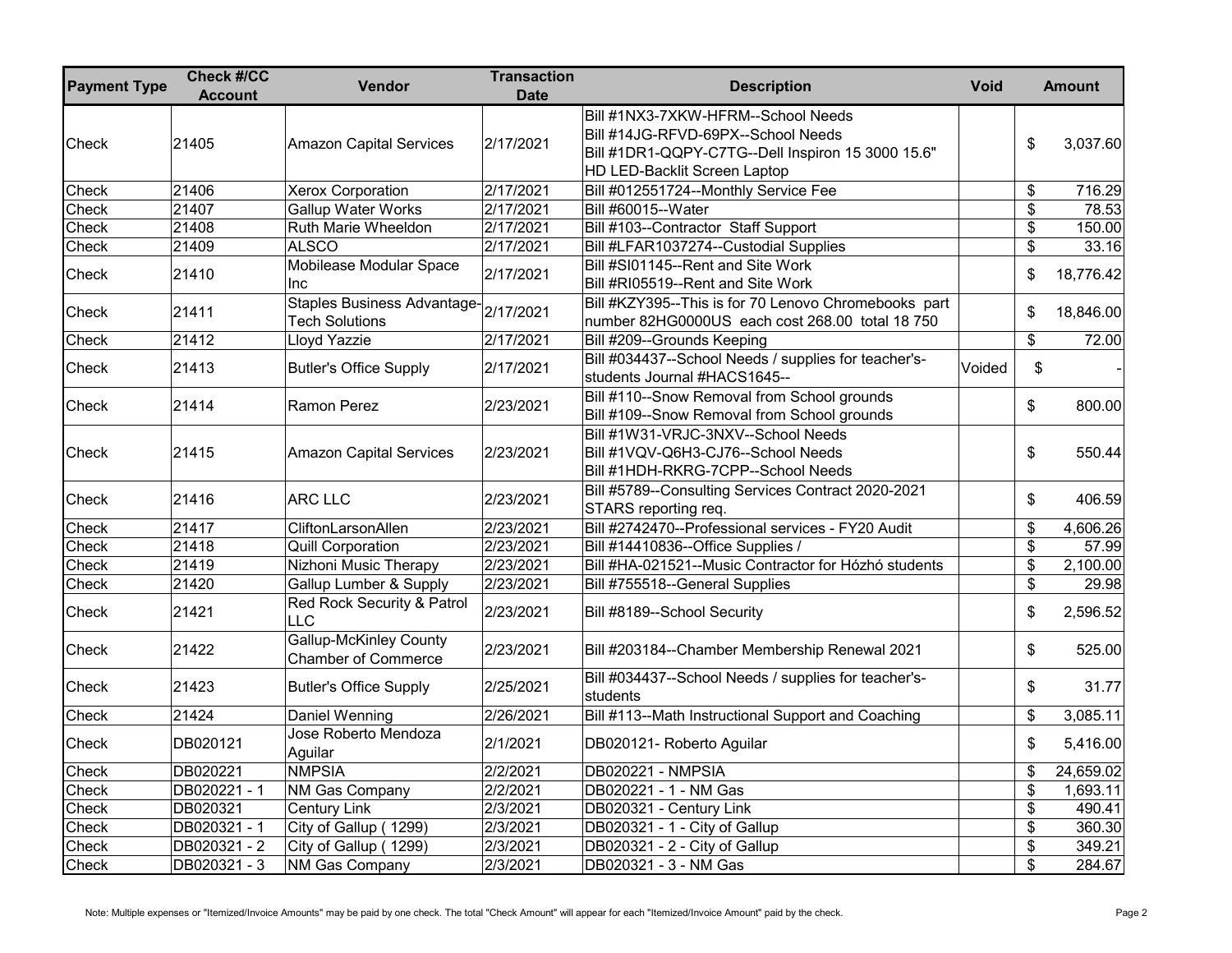| <b>Payment Type</b> | <b>Check #/CC</b><br><b>Account</b> | <b>Vendor</b>                   | <b>Transaction</b><br><b>Date</b> | <b>Description</b><br><b>Void</b> |     | <b>Amount</b> |
|---------------------|-------------------------------------|---------------------------------|-----------------------------------|-----------------------------------|-----|---------------|
| Check               | DB020321 - 4                        | City of Gallup (1299)           | 2/3/2021                          | DB020321 - 4 - City of Gallup     |     | 95.54         |
| Check               | DB020321 - 5                        | City of Gallup (1299)           | 2/3/2021                          | DB020321 - 5 - City of Gallup     |     | 32.39         |
| Check               | DB020321 - 6                        | City of Gallup (1299)           | 2/3/2021                          | DB020321 - 6 - City of Gallup     | \$  | 16.24         |
| Check               | DB020321 - 7                        | City of Gallup (1299)           | 2/3/2021                          | DB020321 - 7 - City of Gallup     | \$. | 16.24         |
| Check               | DB020821                            | City of Gallup (1299)           | 2/8/2021                          | DB020821 - City of Gallup         | \$  | 1,794.22      |
| Check               | DB020821-1                          | City of Gallup (1299)           | 2/8/2021                          | DB020821 - 1 - City of Gallup     | \$  | 1,218.70      |
| Check               | DB021021                            | City of Gallup (1299)           | 2/10/2021                         | DB021021 - City of Gallup         | \$  | 1,930.97      |
| Check               | DB021021 - 1                        | City of Gallup (1299)           | 2/10/2021                         | DB021021-1 - City of Gallup       | \$  | 1,330.31      |
| Check               | DB021121                            | <b>NMERB</b>                    | 2/11/2021                         | DB021121- NMERB                   | \$. | 40,205.95     |
| Check               | DB022221                            | <b>NM Gas Company</b>           | 2/22/2021                         | DB022221 - NM Gas                 | \$  | 1,205.02      |
| Check               | DB022521                            | Jose Roberto Mendoza<br>Aquilar | 2/25/2021                         | DB022521- Roberto Aguilar INV 207 | \$  | 4,441.12      |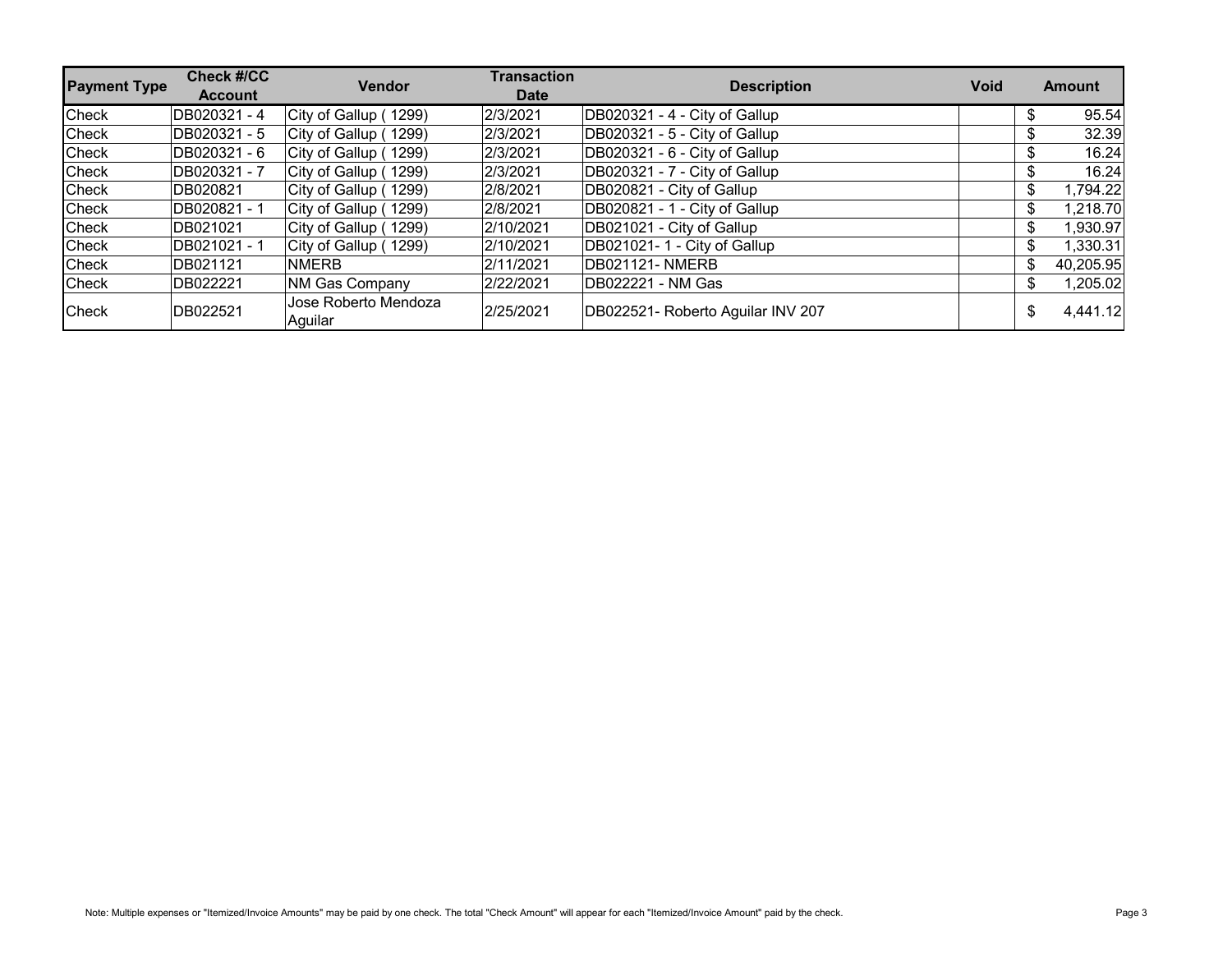# **Combined Board Check Register**

### **School: Hozho**

**Month: March 2021**

|                     |                                     |                                                                   |                                   | Total Paid By Check: \$                                                                                                                                                           | 232,638.97      |
|---------------------|-------------------------------------|-------------------------------------------------------------------|-----------------------------------|-----------------------------------------------------------------------------------------------------------------------------------------------------------------------------------|-----------------|
|                     |                                     |                                                                   |                                   | Total Paid By Credit Card: \$                                                                                                                                                     |                 |
| <b>Payment Type</b> | <b>Check #/CC</b><br><b>Account</b> | Vendor                                                            | <b>Transaction</b><br><b>Date</b> | <b>Description</b><br><b>Void</b>                                                                                                                                                 | <b>Amount</b>   |
| Check               | 21425                               | <b>Butler's Office Supply</b>                                     | 3/1/2021                          | Bill #034821--School Needs / supplies for teacher's-<br>students                                                                                                                  | \$<br>3.19      |
| Check               | 21426                               | Aflac Worldwide<br>Headquarters                                   | 3/1/2021                          | Bill #646506--Premium amount billed for policy                                                                                                                                    | \$<br>1,611.44  |
| Check               | 21427                               | <b>Gallup Lumber &amp; Supply</b>                                 | 3/1/2021                          | Bill #755826--General Supplies                                                                                                                                                    | \$<br>79.95     |
| Check               | 21428                               | <b>ALSCO</b>                                                      | 3/1/2021                          | Bill #LFAR1039128--Custodial Supplies                                                                                                                                             | \$<br>52.91     |
| Check               | 21429                               | <b>Amazon Capital Services</b>                                    | 3/1/2021                          | Bill #1QMN-F9Q3-V3HK--School Needs                                                                                                                                                | \$<br>365.25    |
| Check               | 21430                               | Nizhoni Music Therapy                                             | 3/1/2021                          | Bill #HA-022621--Music Contractor for Hózhó students                                                                                                                              | \$<br>1,900.00  |
| Check               | 21431                               | Ruth Marie Wheeldon                                               | 3/1/2021                          | Bill #104--Contractor Staff Support                                                                                                                                               | \$<br>120.00    |
| Check               | 21432                               | <b>Quill Corporation</b>                                          | 3/1/2021                          | Bill #14511409--Office Supplies /                                                                                                                                                 | \$<br>132.25    |
| Check               | 21433                               | Amanda Tanner                                                     | 3/1/2021                          | Bill #10--Group Therapy Counselor                                                                                                                                                 | \$<br>202.50    |
| Check               | 21434                               | Edtec Inc.                                                        | 3/11/2021                         | Bill #21035--EdTec Back Office Service                                                                                                                                            | \$<br>5,212.44  |
| Check               | 21435                               | <b>Quill Corporation</b>                                          | 3/11/2021                         | Bill #14752519--Office Supplies<br>Bill #14752977--Office Supplies /<br>Bill #14752403--Office Supplies<br>Bill #14692793--Office Supplies /<br>Bill #14692043--Office Supplies / | \$<br>507.61    |
| Check               | 21436                               | Red Rock Security & Patrol<br><b>LLC</b>                          | 3/11/2021                         | Bill #8239--School Security                                                                                                                                                       | \$<br>2,515.02  |
| Check               | 21437                               | Ruth Marie Wheeldon                                               | 3/11/2021                         | Bill #105--Contractor Staff Support<br>Bill #106--Contractor Staff Support                                                                                                        | \$<br>300.00    |
| Check               | 21438                               | InAccord P.C                                                      | 3/11/2021                         | Bill #301--Lawyer services - schools General Counsel                                                                                                                              | \$<br>1,078.75  |
| Check               | 21439                               | <b>Butler's Office Supply</b>                                     | 3/11/2021                         | Bill #034903--School Needs / supplies for teacher's-<br>students                                                                                                                  | \$<br>36.39     |
| Check               | 21440                               | <b>Gallup Water Works</b>                                         | 3/11/2021                         | Bill #60128--Water                                                                                                                                                                | \$<br>86.38     |
| Check               | 21441                               | <b>Amazon Capital Services</b>                                    | 3/11/2021                         | Bill #1PMF-NHXJ-YY4P--School Needs<br>Bill #1XD1-PQF4-KHTM--School Needs                                                                                                          | \$<br>916.20    |
| Check               | 21442                               | Nez Technologics                                                  | 3/11/2021                         | Bill #000049--Consulting Services-Training-IT Services                                                                                                                            | \$<br>3,514.74  |
| Check               | 21443                               | <b>Association of Charter</b><br><b>School Education Services</b> | 3/11/2021                         | Bill #6417--Speech and OT services - Hózhó Students<br>yr. 20-21                                                                                                                  | \$<br>7,744.39  |
| Check               | 21444                               | Aequitas Education                                                | 3/11/2021                         | Bill #1042--Open PO for year                                                                                                                                                      | \$<br>66,667.00 |
| Check               | 21445                               | <b>Student Educational</b><br>Evaluations, LLC                    | 3/11/2021                         | Bill #302--Testing and Consultation-diagnostic Services<br>for Hózhó Students                                                                                                     | \$<br>5,090.32  |

Note: Multiple expenses or "Itemized/Invoice Amounts" may be paid by one check. The total "Check Amount" will appear for each "Itemized/Invoice Amount" paid by the check. <br>Page 1

edteć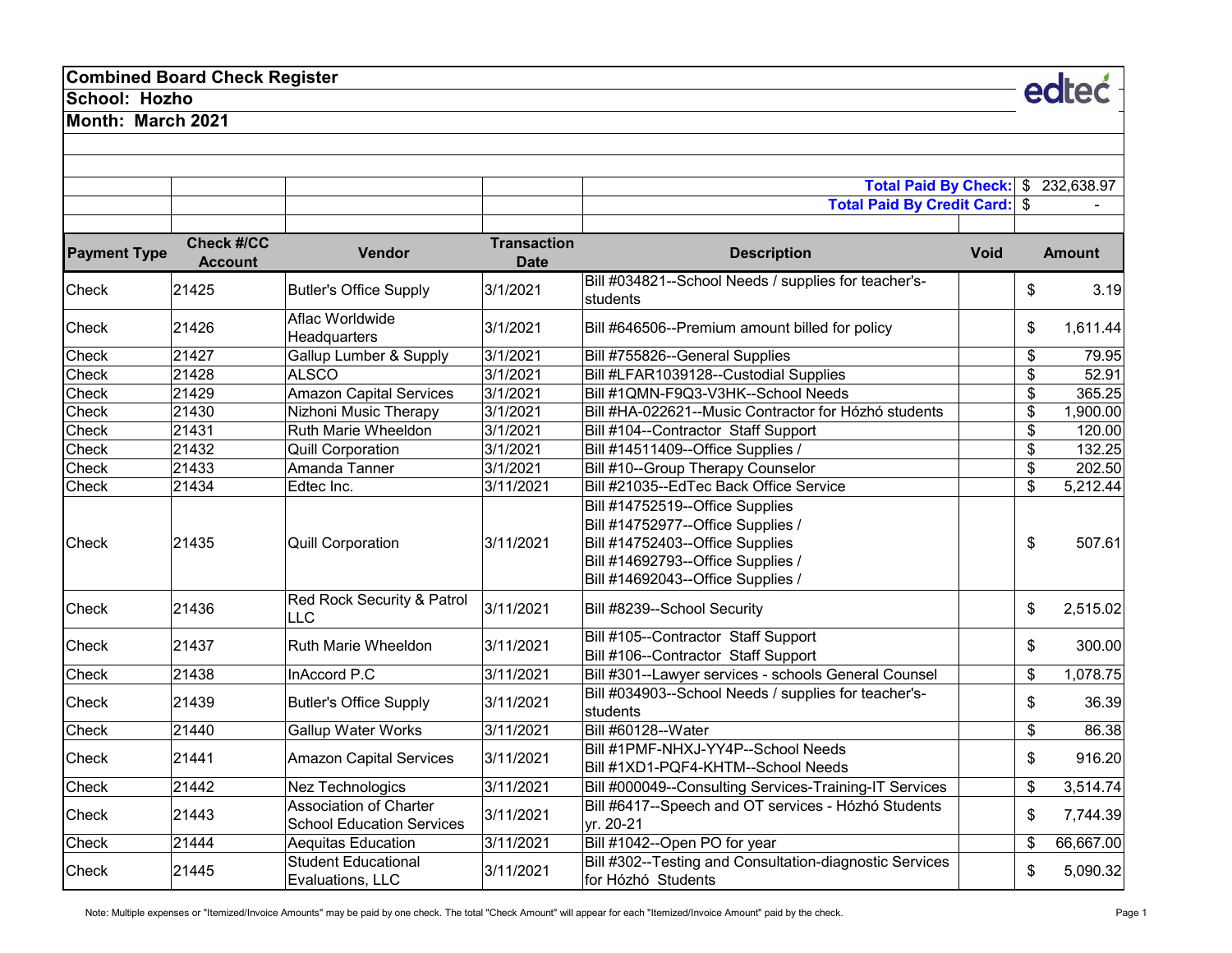| <b>Payment Type</b> | <b>Check #/CC</b><br><b>Account</b> | <b>Vendor</b>                                        | <b>Transaction</b><br><b>Date</b> | <b>Description</b><br><b>Void</b>                                                                                                                                                                                 | <b>Amount</b>   |
|---------------------|-------------------------------------|------------------------------------------------------|-----------------------------------|-------------------------------------------------------------------------------------------------------------------------------------------------------------------------------------------------------------------|-----------------|
| Check               | 21446                               | Daniel Wenning                                       | 3/11/2021                         | Bill #114--Math Instructional Support and Coaching                                                                                                                                                                | \$<br>3,427.90  |
| Check               | 21447                               | <b>Quill Corporation</b>                             | 3/17/2021                         | Bill #14978070--Office Supplies<br>Bill #14871736--Office Supplies<br>Bill #14762983--Custodial Supplies<br>Bill #14833423--Office Supplies<br>Bill #14795830--Office Supplies<br>Bill #14794973--Office Supplies | \$<br>1,195.15  |
| Check               | 21448                               | <b>Fratellli's Bistro</b>                            | 3/17/2021                         | Bill #38--School Breakfast/Lunch Vendor                                                                                                                                                                           | \$<br>25,566.36 |
| Check               | 21449                               | <b>Xerox Corporation</b>                             | 3/17/2021                         | Bill #012780509--Monthly Service Fee                                                                                                                                                                              | \$<br>725.42    |
| Check               | 21450                               | <b>Advanced Tecnical Services</b>                    | 3/17/2021                         | Bill #069289--Fire Alarm Monitoring                                                                                                                                                                               | \$<br>227.46    |
| Check               | 21451                               | Amanda Tanner                                        | 3/17/2021                         | Bill #11--Group Therapy Counselor                                                                                                                                                                                 | \$<br>213.75    |
| Check               | 21452                               | <b>Amazon Capital Services</b>                       | 3/17/2021                         | Bill #1RGW-MMNT-MNQJ--PE Equipment for Hozho<br>Academy Volleyball -- -- --<br>Bill #1NPT-NPNJ-Y6FR--School Needs<br>Bill #199C-MKMV-J4QX--School Needs                                                           | \$<br>623.86    |
| Check               | 21453                               | <b>ARC LLC</b>                                       | 3/17/2021                         | Bill #5860--Consulting Services Contract 2020-2021<br>STARS reporting req.                                                                                                                                        | \$<br>406.59    |
| Check               | 21454                               | Crafts by Joyce                                      | 3/17/2021                         | Bill #3--Face shields & masks for students and staff                                                                                                                                                              | \$<br>70.40     |
| Check               | 21455                               | Mobilease Modular Space<br><b>Inc</b>                | 3/17/2021                         | Bill #SI01172--Rent and Site Work<br>Bill #RI05671--Rent and Site Work                                                                                                                                            | \$<br>18,779.11 |
| Check               | 21456                               | <b>ALSCO</b>                                         | 3/17/2021                         | Bill #LFAR1041047--Custodial Supplies<br>Bill #LFAR1040155--Custodial Supplies                                                                                                                                    | \$<br>158.37    |
| Check               | 21457                               | <b>Bambee Sarracino</b>                              | 3/17/2021                         | Bill #1120.5--Reading remediation and other services<br>for Hozho students                                                                                                                                        | \$<br>510.00    |
| Check               | 21458                               | Gallup-McKinley County<br><b>Chamber of Commerce</b> | 3/17/2021                         | Bill #203873--Membership Dues 2020-2021                                                                                                                                                                           | \$<br>525.00    |
| Check               | 21459                               | <b>Sports World Embroidery</b>                       | 3/17/2021                         | Bill #10275--PE Equipment for Hozho Academy<br>Volleyball                                                                                                                                                         | \$<br>980.00    |
| Check               | 21460                               | Singapore Math Inc                                   | 3/17/2021                         | Bill #407921--Mr. Guerrero Math Sprints Blackline<br>Master 2                                                                                                                                                     | \$<br>33.00     |
| Check               | 21461                               | Sacred Wind<br>Communications, Inc.                  | 3/17/2021                         | Bill #030121--Internet for remote learning                                                                                                                                                                        | \$<br>117.01    |
| Check               | 21462                               | Daniel Wenning                                       | 3/26/2021                         | Bill #115--Math Instructional Support and Coaching                                                                                                                                                                | \$<br>1,713.95  |
| Check               | 21463                               | Edtec Inc.                                           | 3/30/2021                         | Bill #21183--EdTec Back Office Service                                                                                                                                                                            | \$<br>80.42     |
| Check               | 21464                               | Gorman Industries, Inc.                              | 3/30/2021                         | Bill #495410-0--HEPA Air Purification Unit                                                                                                                                                                        | \$<br>600.00    |
| Check               | 21465                               | Bambee Sarracino                                     | 3/30/2021                         | Bill #1120.6--Reading remediation and other services<br>for Hozho students                                                                                                                                        | \$<br>30.00     |
| Check               | 21466                               | <b>Quill Corporation</b>                             | 3/30/2021                         | Bill #15194344--Office Supplies                                                                                                                                                                                   | \$<br>507.94    |